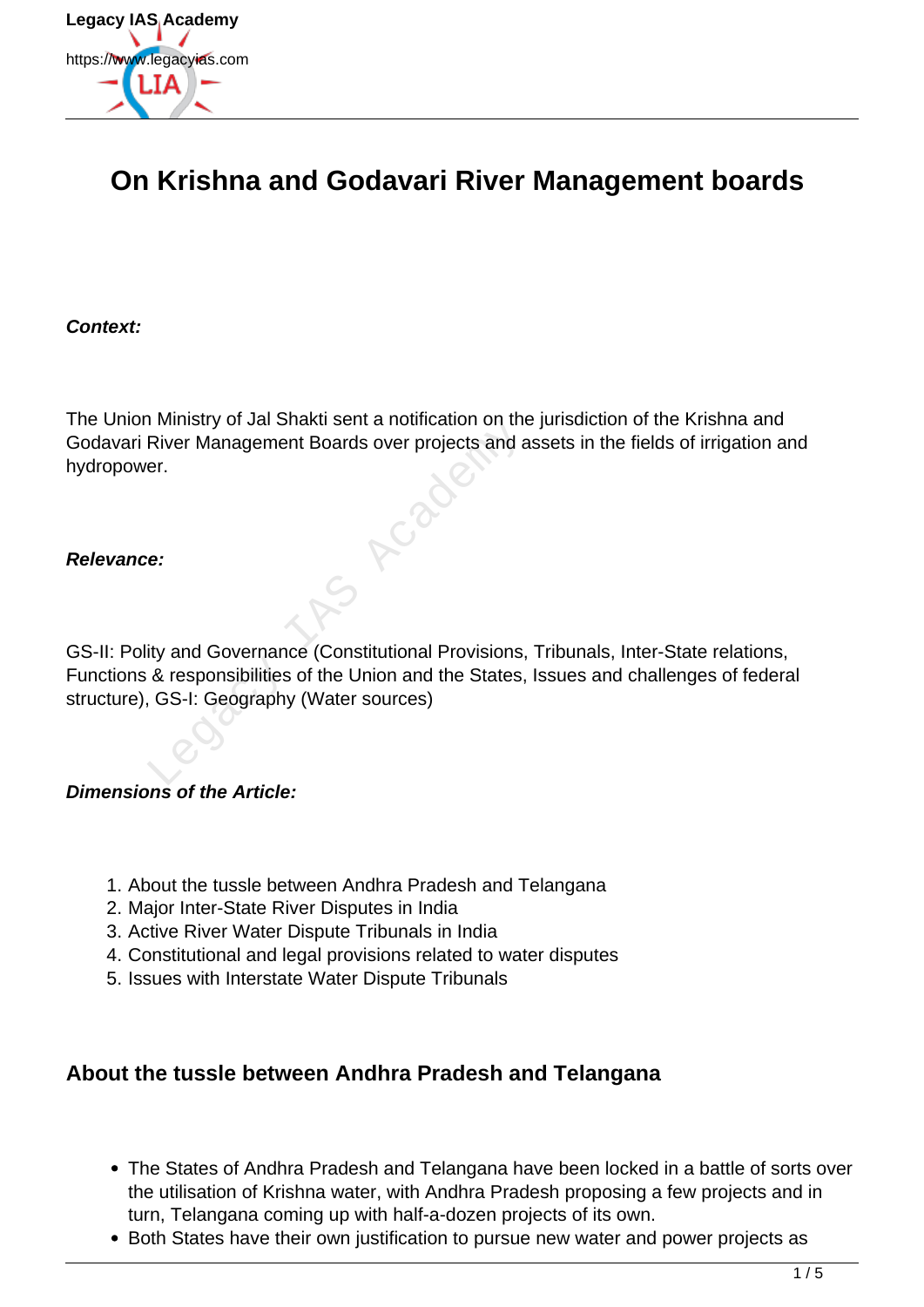

several areas await economic development.

- Rayalaseema is a dry region and it was grievances over poor utilisation of the two rivers in then undivided Andhra Pradesh that was a factor that led to the bifurcation.
- At the same time, the two States should instead focus on water and energy conservation and improving the efficiency of irrigation schemes and hydel reservoirs.
- Telangana had held the view that the notification should flow from finalisation by a tribunal on Krishna water sharing by the two States that would enlarge the scope of reference of the existing Krishna Water Dispute Tribunal (KWDT)-II. Telangana had even moved the Supreme Court but the Centre said it would consider Telangana's request only if it withdrew its petition which it did.



**The latest notification on the matter**

The two river boards can now administer, regulate, operate and maintain 36 projects in the Krishna Basin and 71 in the Godavari to ensure judicious water use in Andhra Pradesh and Telangana.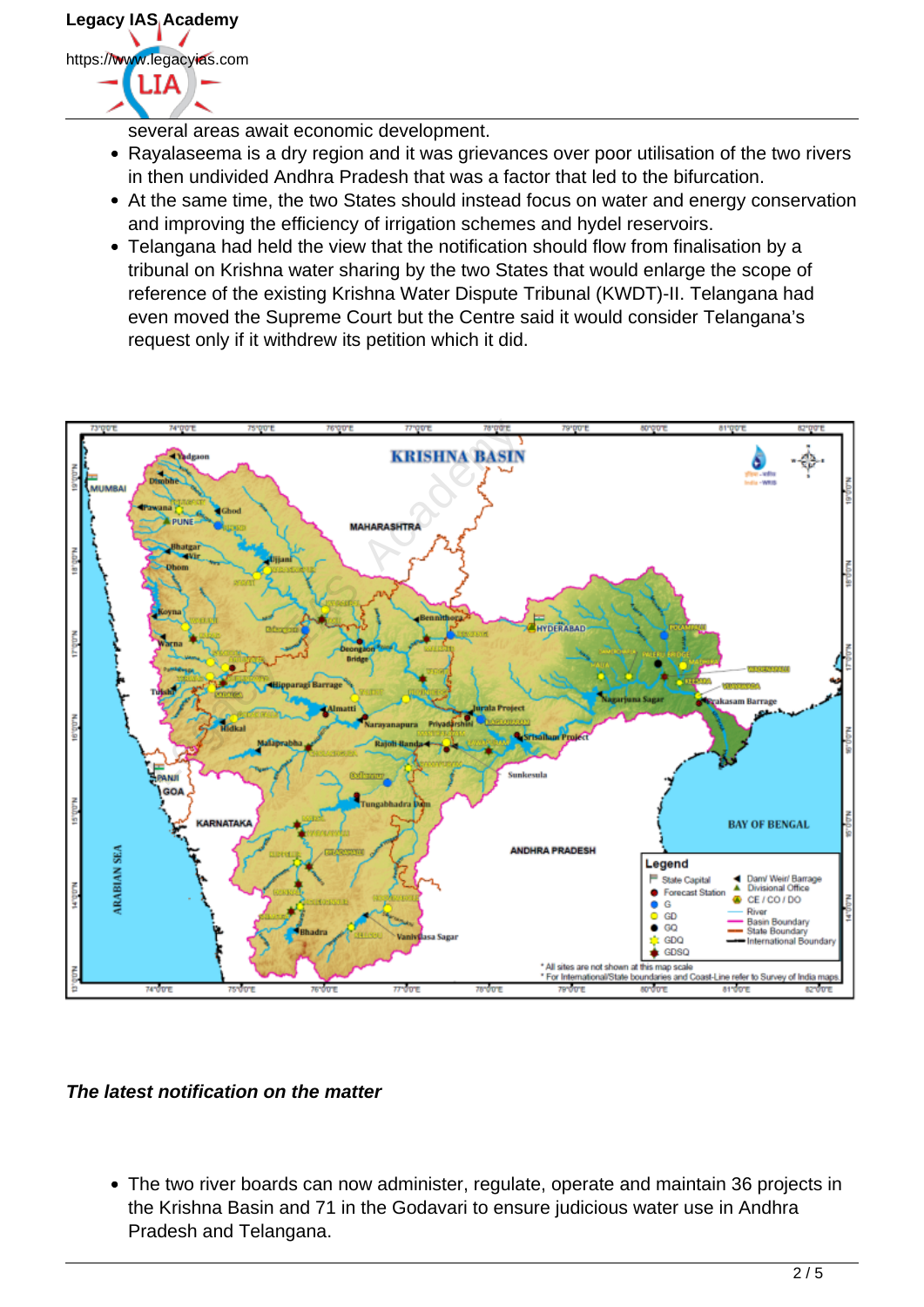

- The arrangement is expected to leave the working of Water Resources or Irrigation Department in the States intact.
- The Centre must now see to it that the empowered Boards function in a fair manner, as the Union government's decision will be final with regard to matters concerning jurisdiction of the two bodies.

### **Major Inter-State River Disputes in India**

| River (s)<br><b>Ravi and Beas</b>      | <b>States</b><br>Punjab, Haryana, Rajasthan  |
|----------------------------------------|----------------------------------------------|
| <b>Narmada</b>                         | Madhya Pradesh, Gujarat, Maharashtra,        |
|                                        | Rajasthan                                    |
| <b>Krishna</b>                         | Maharashtra, Andhra Pradesh, Karnataka,      |
|                                        | Telangana                                    |
| Vamsadhara                             | Andhra Pradesh & Odisha                      |
| Cauvery                                | Kerala, Karnataka, Tamil Nadu and Puducherry |
| Godavari                               | Maharashtra, Andhra Pradesh, Karnataka,      |
|                                        | Madhya Pradesh, Odisha                       |
| <b>Mahanadi</b>                        | Chhattisgarh, Odisha                         |
| <b>Mahadayi</b>                        | Goa, Maharashtra, Karnataka                  |
| <b>Periyar</b>                         | Tamil Nadu, Kerala                           |
|                                        |                                              |
| Divor Water Diepute Tribupale in India |                                              |

# **Active River Water Dispute Tribunals in India**

- Krishna Water Disputes Tribunal II (2004) Karnataka, Telangana, Andra Pradesh, Maharashtra
- Mahanadi Water Disputes Tribunal (2018) Odisha & Chattisgarh
- Mahadayi Water Disputes Tribunal (2010) Goa,Karnataka, Maharashtra
- Ravi & Beas Water Tribunal (1986) Punjab, Haryana, Rajasthan
- Vansadhara Water Disputes Tribunal (2010) Andra Pradesh & Odisha.

#### **Constitutional and legal provisions related to water disputes**

• Article 262(1) provides that Parliament may by law provide for the adjudication of any dispute or complaint with respect to the use, distribution or control of the waters of, or in, any inter State river or river valley.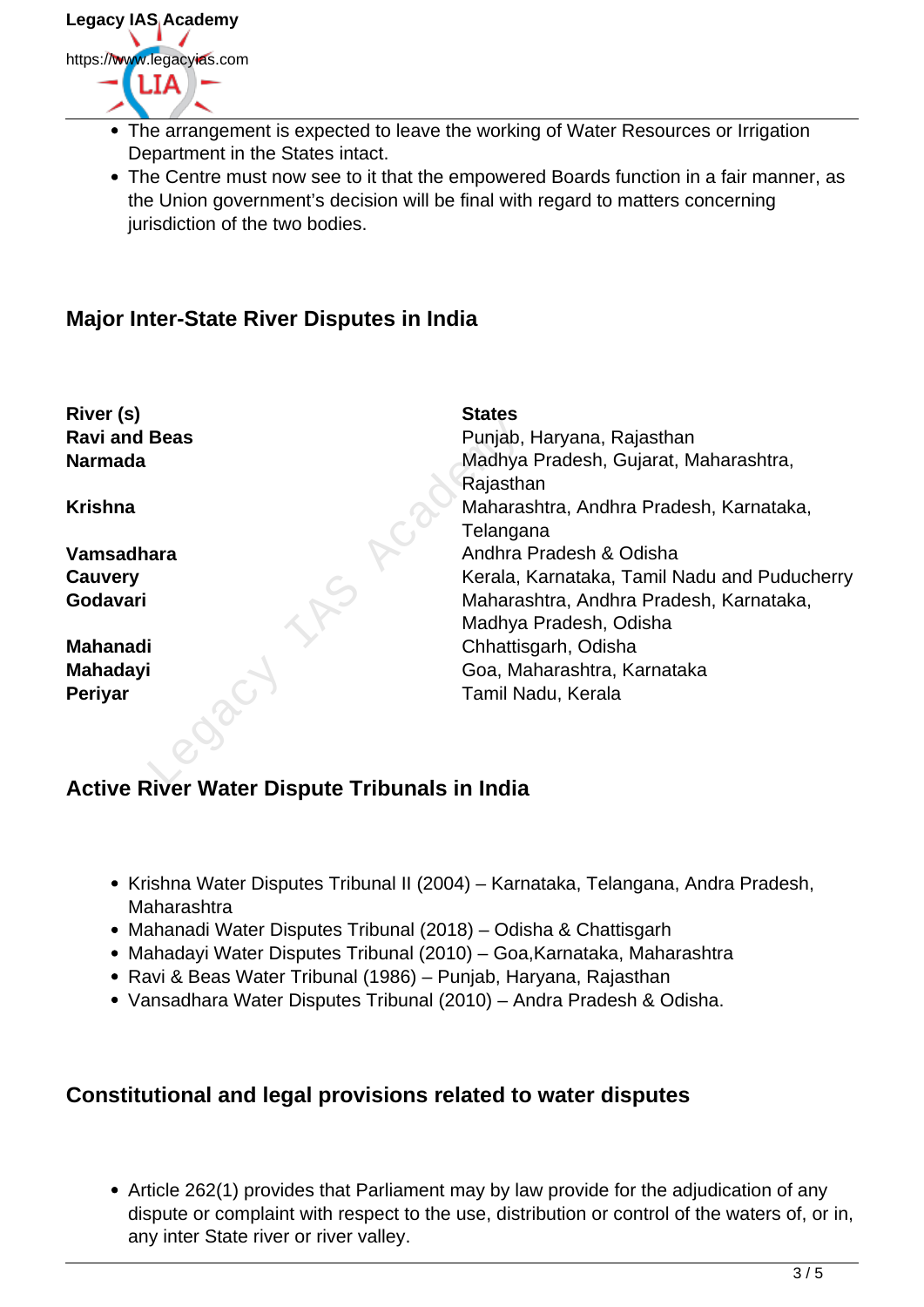

- Article 262(2) empowers Parliament with the power to provide by law that neither the Supreme Court nor any other court shall exercise jurisdiction in respect of any such dispute or complaint.
- Under Article 262, two acts were enacted:
	- River Boards Act 1956: It was enacted with a declaration that centre should take control of regulation and development of Inter-state rivers and river valleys in public interest. However, not a single river board has been constituted so far.
	- The Interstate River Water Disputes Act, 1956 (IRWD Act) confers a power upon union government to constitute tribunals to resolve such disputes. It also excludes jurisdiction of Supreme Court over such disputes.
- Despite Article 262, the Supreme Court does have jurisdiction to adjudicate water disputes, provided that the parties first go to water tribunal and then if they feel that the order is not satisfactory only then they can approach supreme Court under article 136.
- The article 136 gives discretion to allow leave to appeal against order, decree, judgment passed by any Court or tribunal in India.

# **Issues with Interstate Water Dispute Tribunals**

- Interstate Water Dispute Tribunals are riddled with Protracted proceedings and extreme delays in dispute resolution. For example, the Cauvery Water Disputes Tribunal, constituted in 1990, gave its final award in 2007. The article 136 gives discretion to allow leave to<br>
ssed by any Court or tribunal in India.<br>
With Interstate Water Dispute Tribunal<br>
Legacy Court of tribunals are riddled with<br>
Legacy in dispute resolution. For example, th
- Interstate Water dispute tribunals also have opacity in the institutional framework and guidelines that define these proceedings and ensure compliance.
- There is no time limit for adjudication. In fact, delay happens at the stage of constitution of tribunals as well.
- Though award is final and beyond the jurisdiction of Courts, either States can approach Supreme Court under Article 136 (Special Leave Petition) under Article 32 linking issue with the violation of Article 21 (Right to Life). In the event the Tribunal holding against any Party, that Party is quick to seek redressal in the Supreme Court. Only three out of eight Tribunals have given awards accepted by the States.
- The composition of the tribunal is not multidisciplinary and it consists of persons only from the judiciary.
- No provision for an adequate machinery to enforce the award of the Tribunal.
- Lack of uniform standards- which could be applied in resolving such disputes.
- Lack of adequate resources- both physical and human, to objectively assess the facts of the case.
- Lack of retirement or term- mentioned for the chairman of the tribunals.
- The absence of authoritative water data that is acceptable to all parties currently makes it difficult to even set up a baseline for adjudication.
- The shift in tribunals' approach, from deliberative to adversarial, aids extended litigation and politicisation of water-sharing disputes.
- The growing nexus between water and politics have transformed the disputes into turfs of vote bank politics.